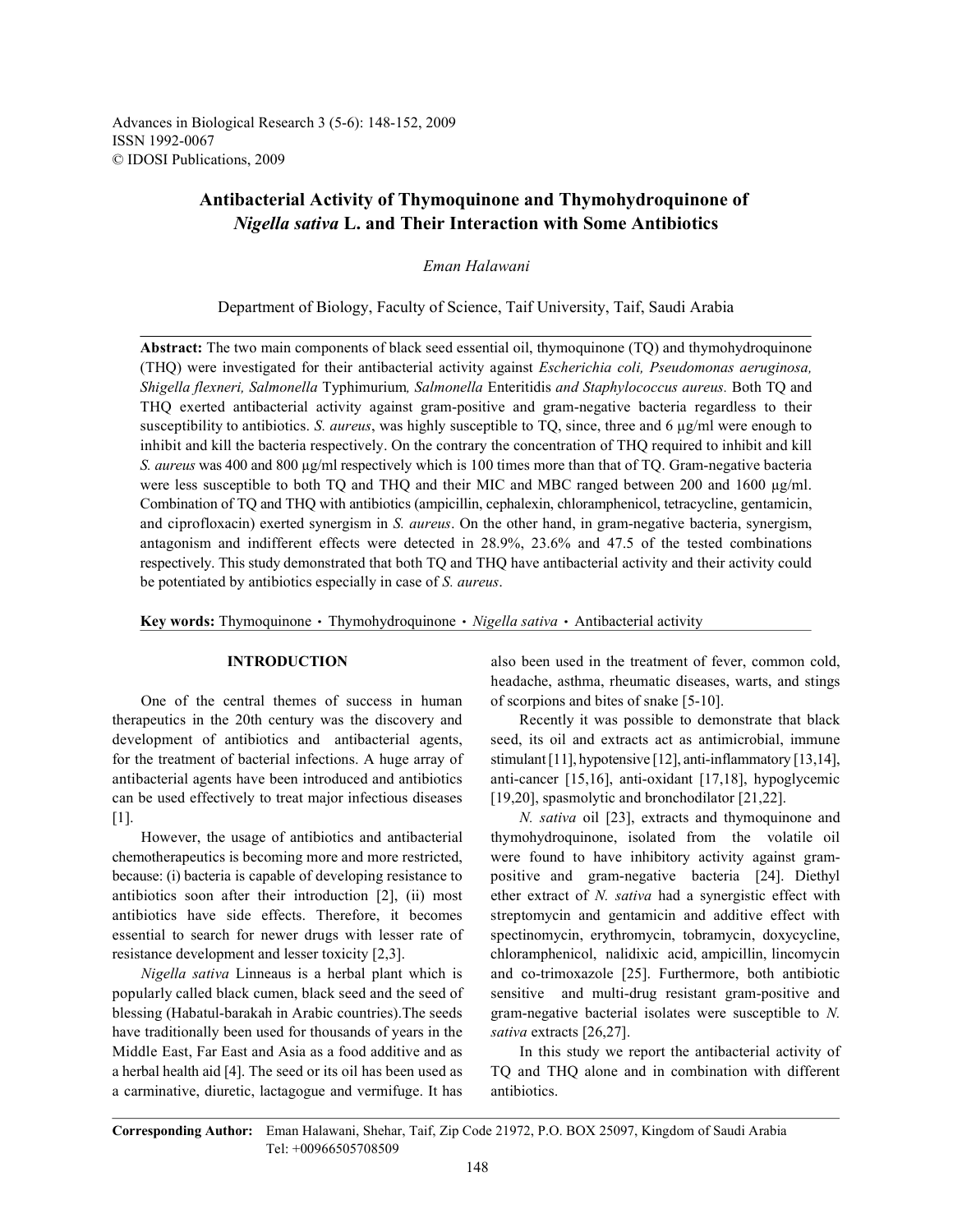**Bacteria:** Tree standard strains and 4 clinical bacterial inhibition zones of antibiotic and TQ or THQ. strains were used in this study (Table 1).

Disc diffusion technique, as described by National **TQ and THQ:** The minimum inhibitory concentration Committee for Clinical laboratory Standards (28) was used (MIC) was determined by a broth dilution method in test to determine the combined effects of TQ and THQ and tubes as follows: various dilutions of the oils in Mullerantibiotics. Sterile filter paper discs (mm, Whatman No. 1) Hinton broth was added to 5 ml of broth tubes containing containing µg of thymoquinone and thymohydroquinone 10 cfu/ml of bacterial cells. The tubes were then incubated were used along with commercial antibiotic discs of on an incubator shaker. The highest dilution (lowest ampicillin (Ap), chefalexin (Cx), gentamicin (Gn), concentration), showing no visible growth, was regarded tetracycline (Tc), chloramphenicol (Cm), sulfamethoxazole as MIC. 0.1 ml of the cell suspensions from the tubes (Sx), ciprofloxacin (Cp) (Oxoid, UK). The selected bacterial showing no growth were sub-cultured on nutrient agar strains were grown in liquid media for 18 h. Each culture plates for bacteria to determine if the inhibition was was diluted to 10<sup>7</sup> CFU ml<sup>-1</sup> and was used to flood the reversible or permanent. Each experiment was performed surface of Muller-Hinton agar plates (Oxoid), in triplicate in triplicate. MBC was determined as the highest dilution and the plates were dried. At first, the individual (lowest concentration) at which no growth occurred on inhibitory effects of thymoquinone and the plates. thymohydroquinone and individual antibiotics were determined. The drug discs were placed in such a manner **RESULTS** that the inhibitory circles would just touch each other tangentially. The plates were incubated at 37°C for 18 h. The bacteriostatic activity of TQ and THQ was The zones of inhibition produced by each drug were determined by broth dilution method. *S. aureus* a grammeasured in three different directions around the disc and positive bacteria was highly susceptible to TQ having mean diameter was recorded. The diameter on inhibition MIC as low as  $3 \mu g/ml$ . On the other hand gram-negative zone produced due to the individual and mutual effects of bacteria were less susceptible to both TQ and THQ. The the antibiotic and thymoquinone or thymohydroquinone MIC of TQ to gram-negative bacteria ranged from 200 t0 were recorded. Data were analyzed as follows: (i) 1600 µg/ml. *S. flxeneri* was more susceptible to both TQ indifference, when both the zones of inhibition remaine and THQ followed by *Sal. enteritidis* and *Ps. aeruginosa* unaffected; (ii) antagonism, when the zones of inhibition (Table 2). Unlike TQ, THQ was less effective against

Table 1: Bacteria used in the study and their source

**MATERIALS AND METHODS** receded and assumed kidney shape; (iii) synergism, when there was enlargement of zones at the site of meeting the

**Synergism Between Antibiotics and TQ and THQ: [MIC) and minimum bactericidal concentration (MBC) of Determination of minimum inhibitory concentration**

| Bacteria               | Characteristics                               | Source                                  |  |
|------------------------|-----------------------------------------------|-----------------------------------------|--|
| Escherichia coli       | K12 standard strain, nalidixic acid resistant | Upsala University, Sweden               |  |
| Pseudomonas aeruginosa | PAO1 standard strain                          | Ohio University, USA                    |  |
| Shigella flexneri      | Ap, Tc, Cm, Sx                                | Clinical isolate, Taif University, KSA  |  |
| Salmonella Typhimurium | Ap, Sm, Tc, Sx                                | Clinincal isolate, Taif University, KSA |  |
| Salmonella Enteritidis | Ap, Sm, Sx                                    | Clinical isolate, Taif University, KSA  |  |
| Staphylococcus aureus  | ATCC25923 Standard strain                     | Ohio State University, USA              |  |
| Staphylococcus aureus  | Ap, Cf, Sm, Gn                                |                                         |  |

Table 2: Minimum inhibitory concentration and minimum bactericidal concentration [µg/ml) of thymoquinone and hydrothymoquinone against some pathogenic bacteria

|                                      | Thymoquinone |        | Thymohydroquinone |        |  |
|--------------------------------------|--------------|--------|-------------------|--------|--|
|                                      |              |        |                   |        |  |
| Bacteria                             | MIC          | MBC    | MIC               | MBC    |  |
| Escherichia coli                     | 800.0        | 800.0  | 1600.0            | 1600.0 |  |
| Salmonella Typhimurium               | 800.0        | 800.0  | 800.0             | 800.0  |  |
| <i>Salmonella</i> Enteritidis        | 400.0        | 800.0  | 800.0             | 800.0  |  |
| Shigella flexneri                    | 200.0        | 200.0  | 800.0             | 800.0  |  |
| Pseudomonas aeruginosa               | 400.0        | 1600.0 | 400.0             | 1600.0 |  |
| Staphylococcus aureus [standard]     | 3.0          | 6.0    | 400.0             | 800.0  |  |
| Staphylococcus aureus [clinical str) | 3.0          | 6.0    | 400.0             | 800.0  |  |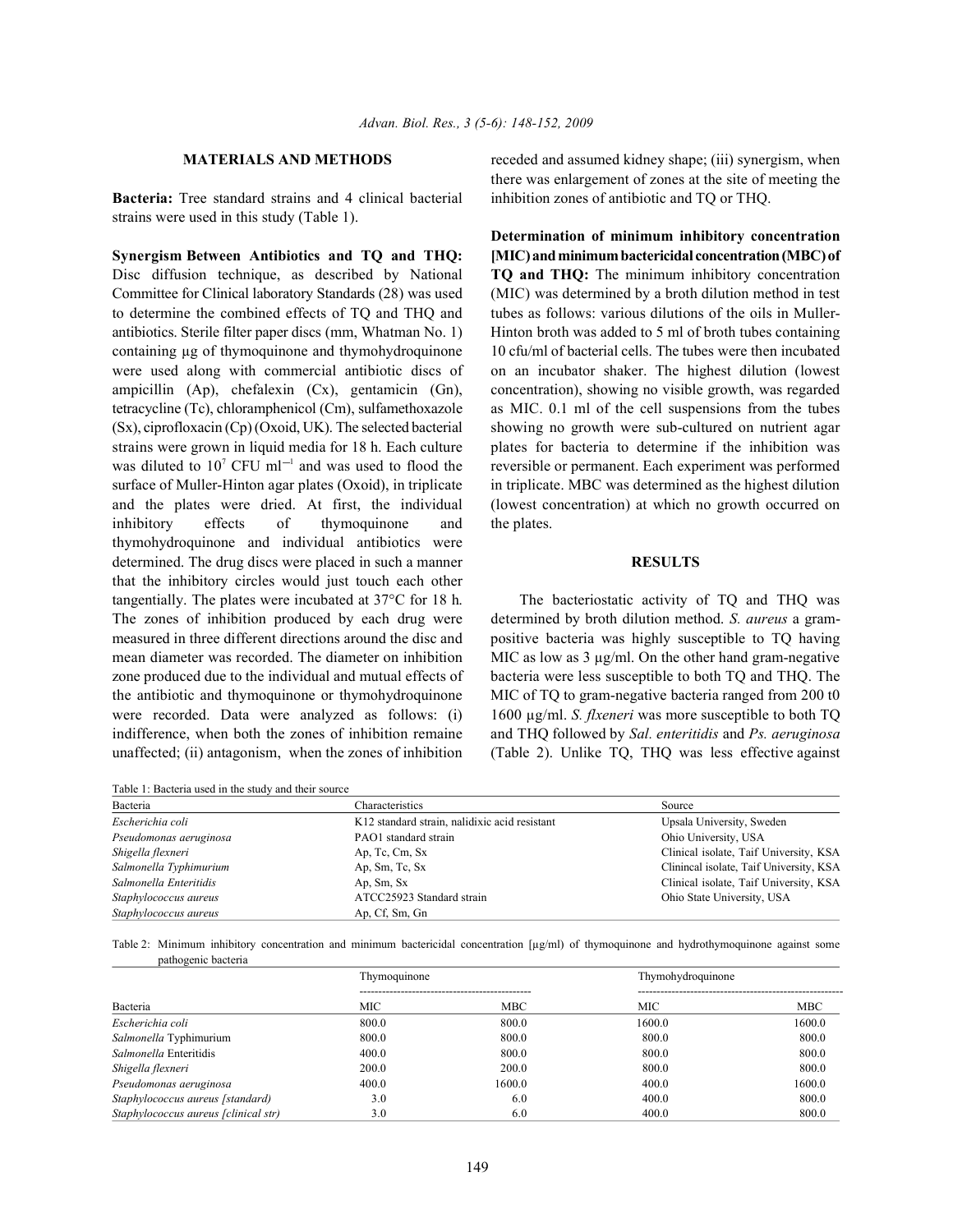| Advan. Biol. Res., 3 (5-6): 148-152, 2009 |  |  |  |  |  |  |
|-------------------------------------------|--|--|--|--|--|--|
|-------------------------------------------|--|--|--|--|--|--|

|                         |            | Bacteria |                |                  |           |  |  |
|-------------------------|------------|----------|----------------|------------------|-----------|--|--|
| Volatile oil ingredient | Antibiotic | E. coli  | Ps. aeruginosa | Sal. typhimurium | S. aureus |  |  |
| Thymoquinone            | Ap         |          |                | A                |           |  |  |
|                         | Cx         |          |                | A                |           |  |  |
|                         | Cm         |          |                |                  |           |  |  |
|                         | Tc         |          |                |                  |           |  |  |
|                         | Gn         |          |                | A                |           |  |  |
|                         | <b>Sx</b>  |          |                | А                |           |  |  |
|                         | Cp         | А        |                |                  |           |  |  |
| Thymohydroquinone       | Ap         |          |                | А                |           |  |  |
|                         | Cx         |          | A              |                  |           |  |  |
|                         | Cm         |          |                |                  |           |  |  |
|                         | Tc         |          |                |                  |           |  |  |
|                         | Gn         |          |                | А                |           |  |  |
|                         | Cp         |          |                |                  |           |  |  |
|                         | <b>Sx</b>  |          |                |                  |           |  |  |

Table 3: Combined effect of thymoquinone and hydrothymoquinone with antibiotics against different bacteria



Fig. 1: Representative examples of the combine effect of TQ and antibiotics which demonstrate synergism [A], anatgonism [B] and indifference[C].

bacteria. The MIC of THQ for both gram-positive and the tested antibiotics with TQ and THQ out of the 56 gram-negative bacteria ranged between 400 and 1600 tested (16.1%), as shown in Table 3. It was detected µg/ml (Table 2). The MBC of Both TQ and THQ was in 6, 2 and 1 in combinations in *Sal.* Typhimurium, *Ps.* usually equal to or double that MIC, except in the case of *aeruginosa* and *E. coli* respectively (Table 3). No TQ against *P. aeruginosa* where the MBC was four times inhibition zone of inhibition was detected for Ap, and more than the MIC (Table 2). Sx in *Ps. aeruginosa*, therefore, no combined effect was

Both TQ and THQ showed synergism when recorded (Table 3). combined with all tested antibiotics against the grampositive *S. aureus* (Fig. 1 and Table 3). In the case of **DISCUSSION** gram-negative bacteria was more common in *E. coli*. In the later bacteria synergism was detected in TQ with Cx, The antibacterial and antifungal activity of black Cm and Tc and was detected in THQ with Ap, Gn and SX seed and its crude extracts have been demonstrated (Table 3). In *Sal.* Typhimurium, TQ was synergistic with by several research groups [5,25,29,30]. This activity Cm and Tc and THQ was synergistic with Cx (Table 3). was demonstrated against both pathogenic and Synergism was detected in *Ps*. *aeruginosa* in only THQ in environmental bacteria causing food spoilage [10]. The its combination with Cm and Gn (Table 3). major pharmacologically active principles in the volatile

*S. aureus* and its MIC was close to that of gram-negative Antagonism was detected in 9 combinations of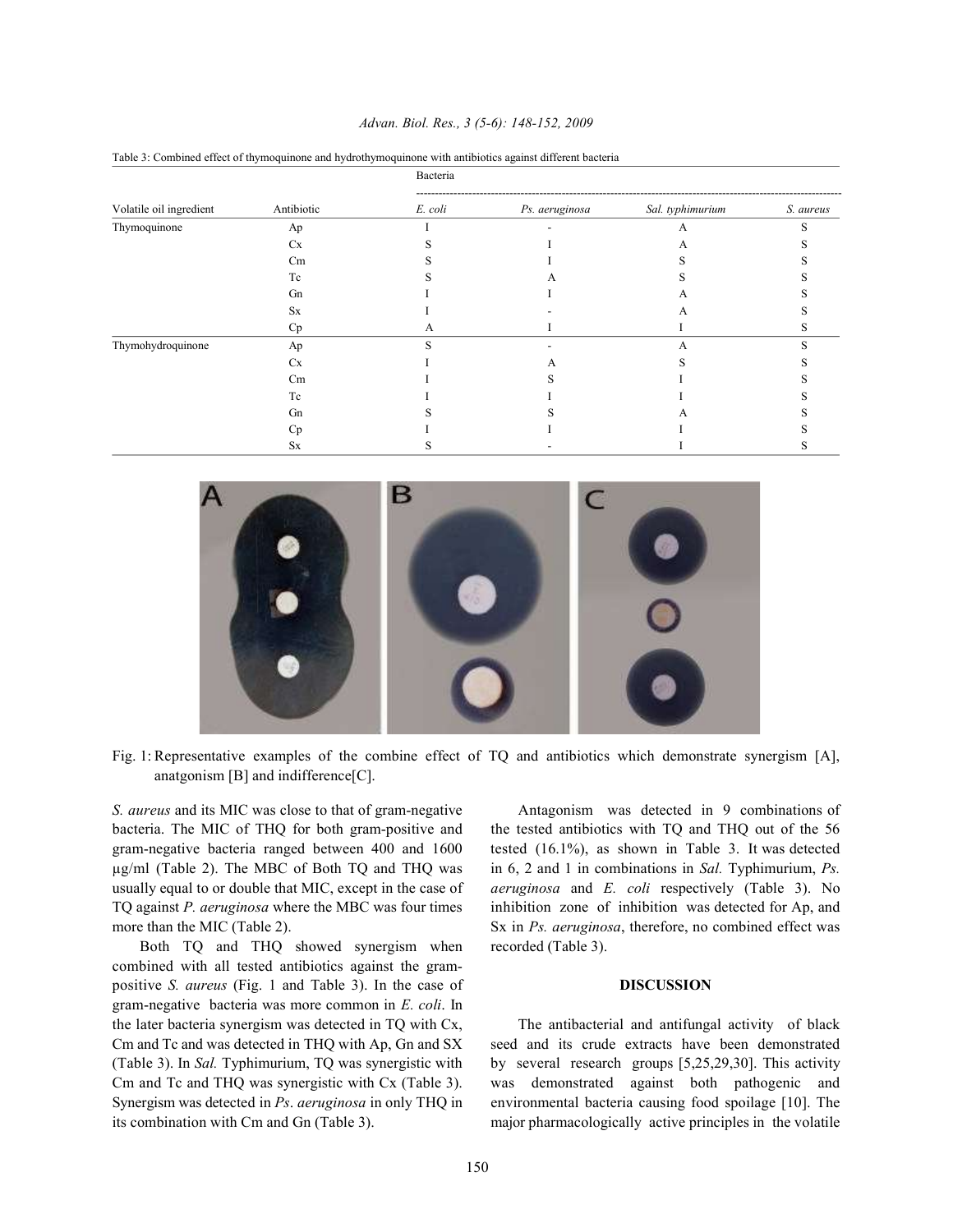dithymoquinone and thymol [25, 27,31]. preservative for food [10], and the combination of garlic

antibacterial activity of the two main components of of urinary tract infection [36]. Data obtained from this black seed oil which are TQ and THQ and to investigate study suggest that TQ and THQ may be used for their interaction with some commonly used antibiotics treatment of infections alone or in combination with some against gram-positive and gram-negative bacteria. antibiotics, especially in case of the higly susceptible

Both TQ and THQ exerted antibacterial activity gram-positive bacteria *S. aureus*. against both gram-positive and gram-negative bacteria. *S. aureus, Sal.* Typhimurium, *Sal.* Enteritidis and *Sh.* **REFERENCES** *flexeneri* clinical isolates were multi-drug resistant and were equally as sensitive as standard sensitive strains 1. Wood**,** M., 1990. A review of antibiotics. Practitioner, to both TQ and THQ. The susceptibility of resistant 234: 1041-1044. bacterial isolates to black seed oil and its crude extract 2. Okeke, I., R. Laxminarayan, Z. Bhutta, A. Duse, was reported by other investigators [27,30]. In this P. Jenkins and T. O'Brien, 2005. Antimicrobial study both antibiotic sensitive and resistant *S. aureus* resistance in developing countries. Part I: recent were highly susceptible to TQ. Three and 6  $\mu$ g/ml were trends and current status. The Lancet Infectious enough to inhibit and kill the bacteria respectively. This Diseases, 5: 481-493. is very interesting because *S. aureus* clinical isolates are 3. Neu, H.C., 1992. The crisis in antibiotic resistance. frequently resistant to most of the commonly used Science, 257: 1064-107. antimicrobial agents, including the aminoglycosides, 4. Randhawa, M.A. and M.S. Al-Ghamdi, 2002. A review macrolides, chloramphenicol, tetracycline, and of the pharmacotherapeutic effects of *Nigella sativa*. fluoroquinolones [32]. Pakistan Journal of Medical Research, 41: 77-83.

to inhibit and kill *S. aureus* was 400 and 800 µg/ml which (*Nigella sativa* L.) essential oil. Gazi Journal of is 100 times more than that of TQ. Faculty of Pharmacology, 6: 63-66.

bacteria at concentrations ranged between 200 and their inhibitory effects on human immunodeficiency 1600 µg/ml. The MIC and MBC concentrations, of THQ virus protease. Wakan Iyakugaku Zasshi, 11: 416-17. found in this study were relatively higher than the 7. Al-Jishi, S.A.A., 2000. A study of *Nigella sativa* on concentrations reported by Toama, *et al.* [33]. *P.* blood hemostatic functions. M.Sc. Thesis. University *aeruginosa* was as susceptible to TQ and THQ as other of King Faisal, Saudi Arabia. gram-negative bacteria, though*,* this bacteria is well 8. Salem, M.L., and M.S. Hossain, 2000. Protective known for its intrinsic resistance to antimicrobials [34,35]. effect of black seed oil from *Nigella sativa* against

method between diethyl ether extract of black seed and Immunopharmacology, 22: 729-40. some antibiotics against *S. aureus, E. coli, P. aeruginosa* 9. Ali, B.H., and G. Blunden, 2003. Pharmacological *and Sal*. Typhimurium[25]. In this study we investigated and toxicological properties of *Nigella sativa*. the combined activity of TQ and THQ with several Phytotherapy Research, 17: 299-305. antibiotics against the same bacteria. Both TQ and THQ 10. Arici, M., O. Sagdic and U. Gecgel, 2005. Antibacteria exerted synergism in *S. aureus* with all investigated effect of Turkish black cumin (*Nigella sativa* L) oil. antibiotics (Ap, Cx, Cm, Tc, Gn, Cp and Sx). In gram- Grasasy Aceites, 56: 259-262. negative bacteria, synergism, antagonism and indifferent 11. Aljabre, S.H.M., M.A. Randhawa, N. Akhtar, O.M. effects were detected. Synergism and antagonism were Alakloby, A.M. Alqurashi and A. Aldossary, 2005. detected respectively in 11 and 9 of the 38 combinations Antidermatophyte activity of ether extract of *Nigella* of gram-negative bacteria. *sativa* and its active principle, thymoquinone.

This study demonstrated that TQ and THQ have Journal of Ethnopharmacology, 101: 3116-119. inhibitory and lethal effects against both gram-negative 12. Zaoui, A., Y. Cherrah, M.A. Lacaille-Dubois, A. and gram-positive bacteria and when combined with Settaf, H. Amarouch and M. Hassar, 2000. Diuretic antibiotics they may exert synergistic activity. Therefore, and hypotensive effects of *Nigella sativa* in the both TQ and THQ could be used as antibacterial drugs. spontaneously hypertensive rat. Therapie 55: 379-82.

oil of back seed were identified as TQ, THQ, It was suggested that black seed oil might be used as a The objective of this research was to examine the with black seed has been used traditionally for treatment

- 
- 
- 
- 
- On the other hand the concentration of THQ required 5. Akgul, A., 1989. Antimicrobial activity of black cumin
- TQ and THQ to inhibited and killed gram-negative 6. Ma, C., 1994. Screening of traditional medicines for
	-
- Synergism was reported recently by disc diffusion murine cytomegalovirus. International Journal of
	-
	-
	-
	-